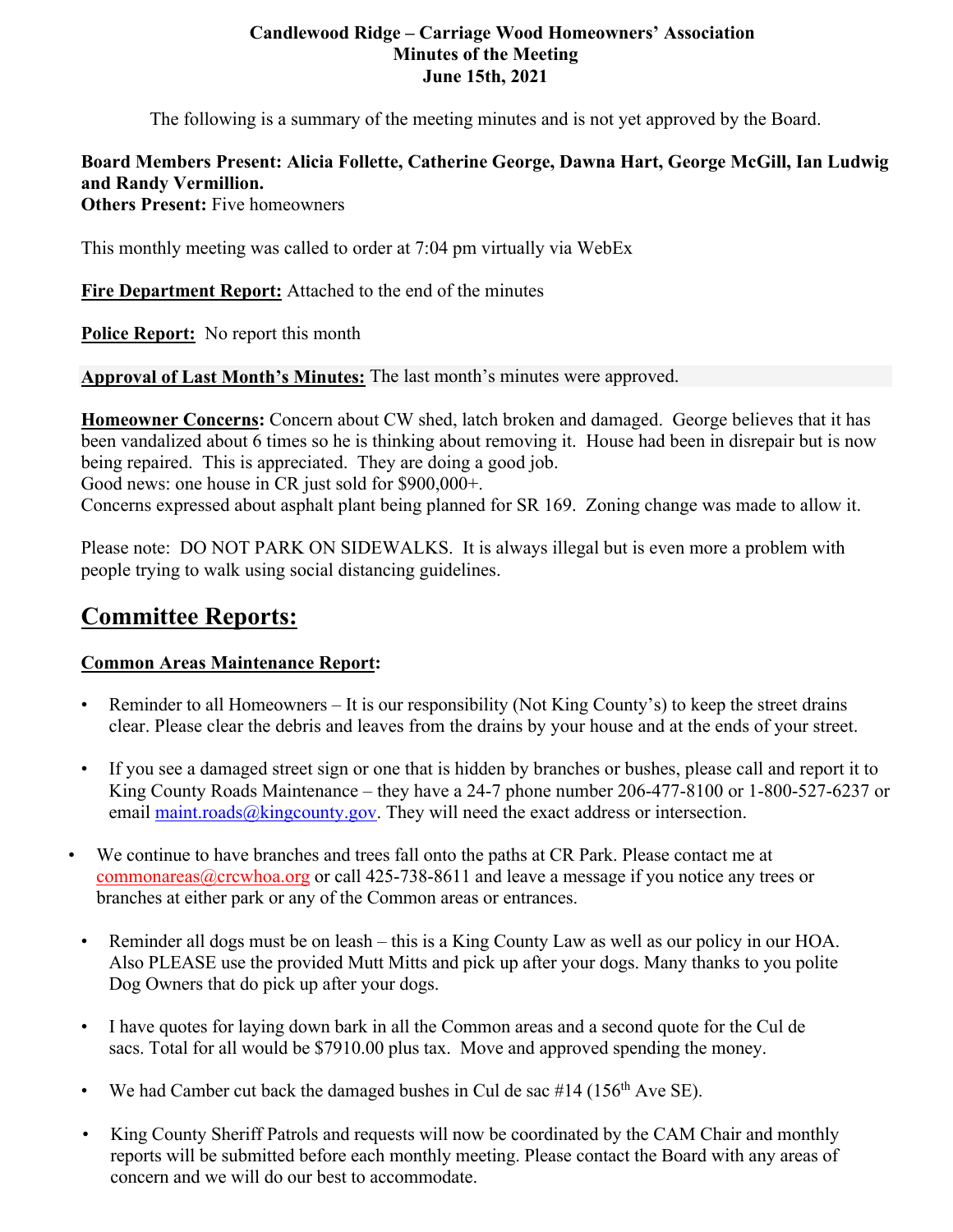- Please keep a watch for suspicious Activity and call 911
- **Reminder:** Our parks are private parks which exist for the use and enjoyment of HOA residents, their families and guests. They are not public parks. Our park usage rules apply to everyone. Following are some of the rules that have been established to maximize safety, and minimize liability and maintenance cost:
- A. Park Hours: 9:00 am to dusk.
- B. No Smoking, alcohol, drugs, loud music, golfing, motorized vehicles or **Fireworks** are allowed.
- C. Animals must be leashed, and owners are responsible for cleaning up after their animals.

## **ACC Report:**

We accept ACR requests via e-mail or U.S mail. We have noticed that paint requests have been received lately without paint chips as well as requests without ACR forms. All requests must be accompanied by ACR forms which must be signed, include a valid address and phone number and, if for paint or stain, must include paint chips or specific manufacturer and name/code so it can be found on the web and note which paint is for what part of the house (body, trim, deck, gutters, door, …). If you want to speed up your notification, be sure that your email address is clearly written.

The ACC will consider ACRs with virtual paint chips but only when there is no question as to whether they would be approved. ACR form has been updated and the new form has been loaded into the website.

ACC requests for this month were: 1 rebark 1 deck 1 driveway replacement 1 fence 1 gutter replacement 10 paint 1 roof replacement 1 shed 1 siding replacements 2 landscaping 1 pathway 2 railings

#### **Complaints Negotiations Report:**

No new complaints last month. Still working an issue on too many cars but have not seen them lately.

#### **Treasurer's Report:**

Reports look good Only 33 H.O. behind more than 2 quarters.

#### **Legal and Insurance Report:**

Will discuss in executive session

#### **Community Events Committee**

We need volunteers. The Easter Egg Hunt was cancelled due to the lack of volunteers and the COVID-19 crisis. The Garage Sale and Summer Event are also canceled for the same reasons.

#### **Cul-de-Sac Committee Report – May 2021**

- Inspected all 18 Cul-de-Sac Islands and 5 Retention/Detention Ponds within the last 2 days.
	- o All Islands and Retention/Detention Ponds in good maintenance.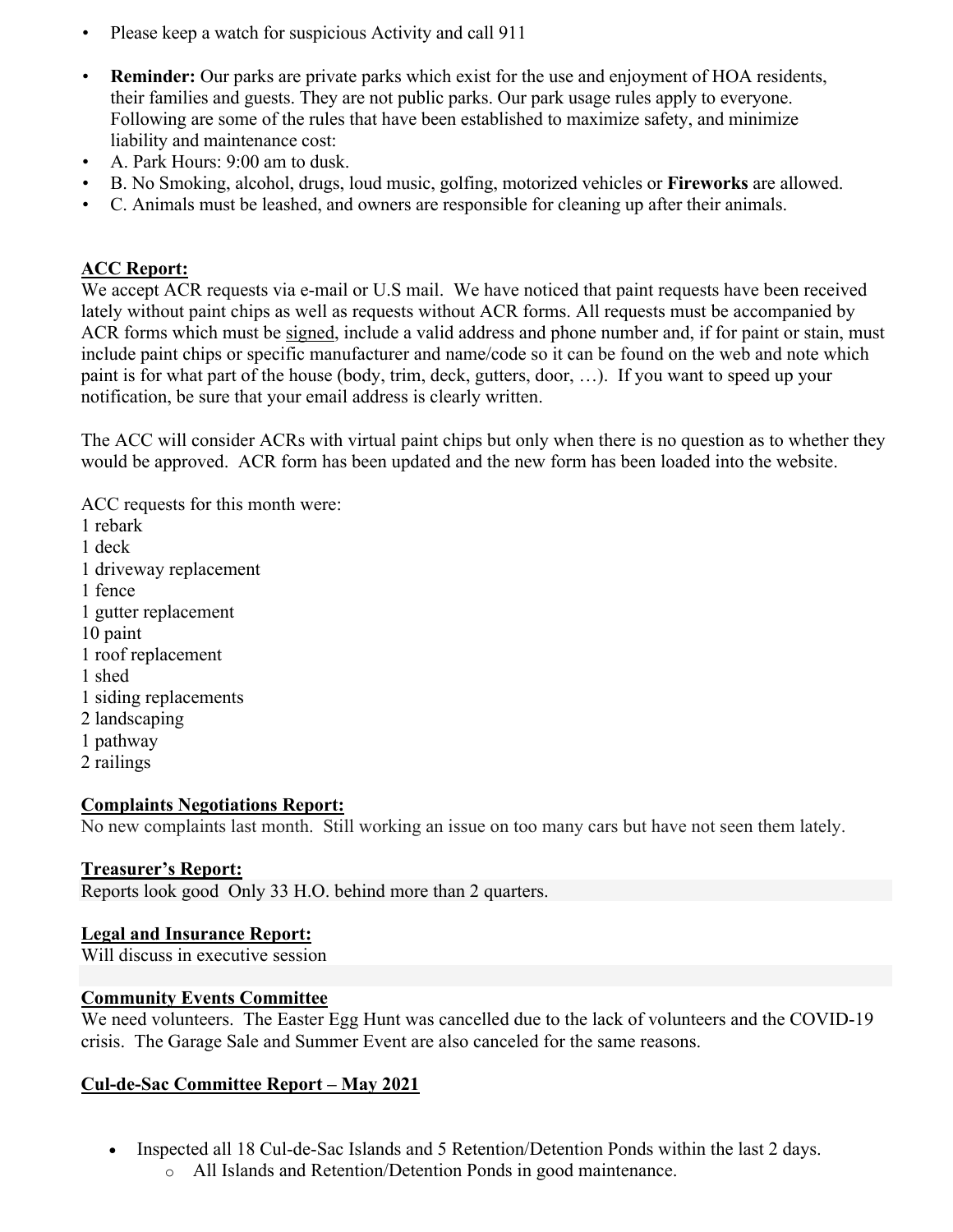- Island #14 (156th Ave SE): Camber has trimmed bushes that were damaged by truck tires which has improved appearance significantly.
- Detention Pond at  $3<sup>rd</sup>$  CW entrance has new sidewalk. (Repaired at same time as sidewalk from large sequoia tree damage.)
- All islands could still use new bark to improve appearance.

No Islands recommended for renovation at this time – no change in Island score for June.

Please note that, if a home owner wants to reserve a park, he or she should contact the CAM chair at commonareas@crcwhoa.org or call 425-738-8611 #80 and leave a message.

#### **Web Site:**

Ian is now Web Master. Talk about maybe looking at setting up a new email system. We are considering changing our domain hosting to get a better price. The bookkeeper should always know the passwords of all the HOA accounts.

#### **Capital Improvement Committee:**

No report this month.

#### **Nominating Committee**

Currently we have no open positions on the Board

#### **Old Business:**

Spring walkthrough was done. Most responses have been positive. There were more responses than in previous years. Second walkthrough will be done soon (30 days after the first one). We received a letter from our lawyer that needs to be sent out to the homeowners. At the same time George will remind the homeowners about the requirements for ACRs before doing work and include some of the rules that have been violated recently.

#### **New Business:**

Ian will work on the website.

**Please note that non safe and sane fireworks are illegal in the HOA because they are illegal in unincorporated King County.** Several years ago we had a house in our HOA burn down due to fireworks.

If you would like to give us your email address in order to be added to our email announcements, please send your info to bookkeeper@crcwhoa.org. No one will see your email and we will not give it to anyone.

Roles for the 2021 HOA Board Members

| George McGill                   | President / Common Areas Chair      |
|---------------------------------|-------------------------------------|
| Catherine George                | Reporting Secretary / ACC Chair     |
| Alicia Follette                 | Complaints / Treasurer              |
| Carol Nyseth                    | Vice President                      |
| Dawna Hart                      | Facebook Chair                      |
| Ian Ludwig                      | ACC Member / CAM Member/ Web Master |
| Randy Vermillion                | ACC Member / Cul-de-sac Chair       |
| *Don Nelson                     | Legal and Insurance                 |
| * Volunteer, not a Board Member |                                     |

**Special Topics:** Visit our Website and contact the HOA via Email at: Web – www.crcwhoa.org Facebook - Candlewood Ridge/Carriagewood HOA Email – president@crcwhoa.org info@crcwhoa.org architecture@crcwhoa.org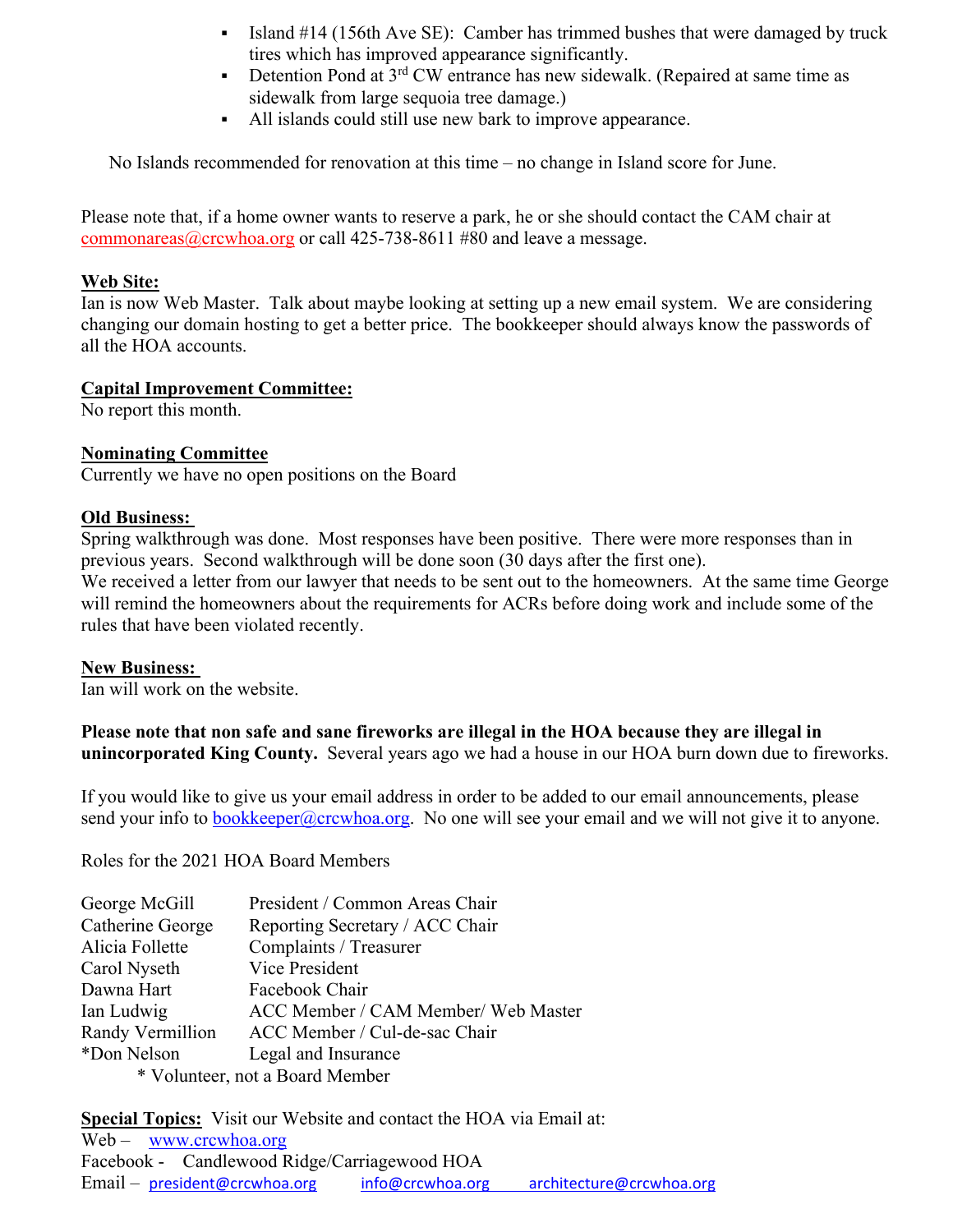If you would like to give us your email address in order to be added to our email announcements please send your info to bookkeeper@crcwhoa.org. Please visit us on Facebook also.

## **Executive session:**

Discuss on proposed actions.

A motion was made to adjourn the meeting at 8:16pm.

## **Next Board Meetings:**

- $-$  July 20<sup>th</sup>, 2021
- August  $17<sup>th</sup>$ , 2021
- September  $21<sup>st</sup>$ , 2021
- $\bullet$  October 19<sup>th</sup>, 2021
- November  $16<sup>th</sup>$ , 2021
- December 21<sup>st</sup>, 2021
- January 18th, 2022
- February  $15<sup>th</sup>$ , 2022
- $\bullet$  March 15<sup>th</sup>, 2022
- April  $19<sup>th</sup>$ , 2022
- May 17<sup>th</sup>, 2022
- June  $21^{st}$ , 2022
- $\bullet$  July 19<sup>th</sup>, 2022
- August  $16<sup>th</sup>$ , 2022
- September  $20^{th}$ , 2022
- October  $18<sup>th</sup>$ , 2022
- November  $15<sup>th</sup>$ , 2022
- December  $20<sup>th</sup>$ , 2022

# **Annual Meeting:**

January 25<sup>th</sup>, 2022 7:00 at Fairwood Community United Methodist Church For the duration of the current coronavirus emergency it will be held via telephone. All Homeowners are welcome to attend. Please contact the president of the board for connection instructions at president@crcwhoa.org

Board meetings are usually held at **7:00 pm.** at the Sheriff's Office, Big Lot's Shopping Center on the third Tuesday of the month. However, for the duration of the current coronavirus emergency they will be held via telephone. All Homeowners are welcome to attend. Please contact the president of the board for connection instructions at president@crcwhoa.org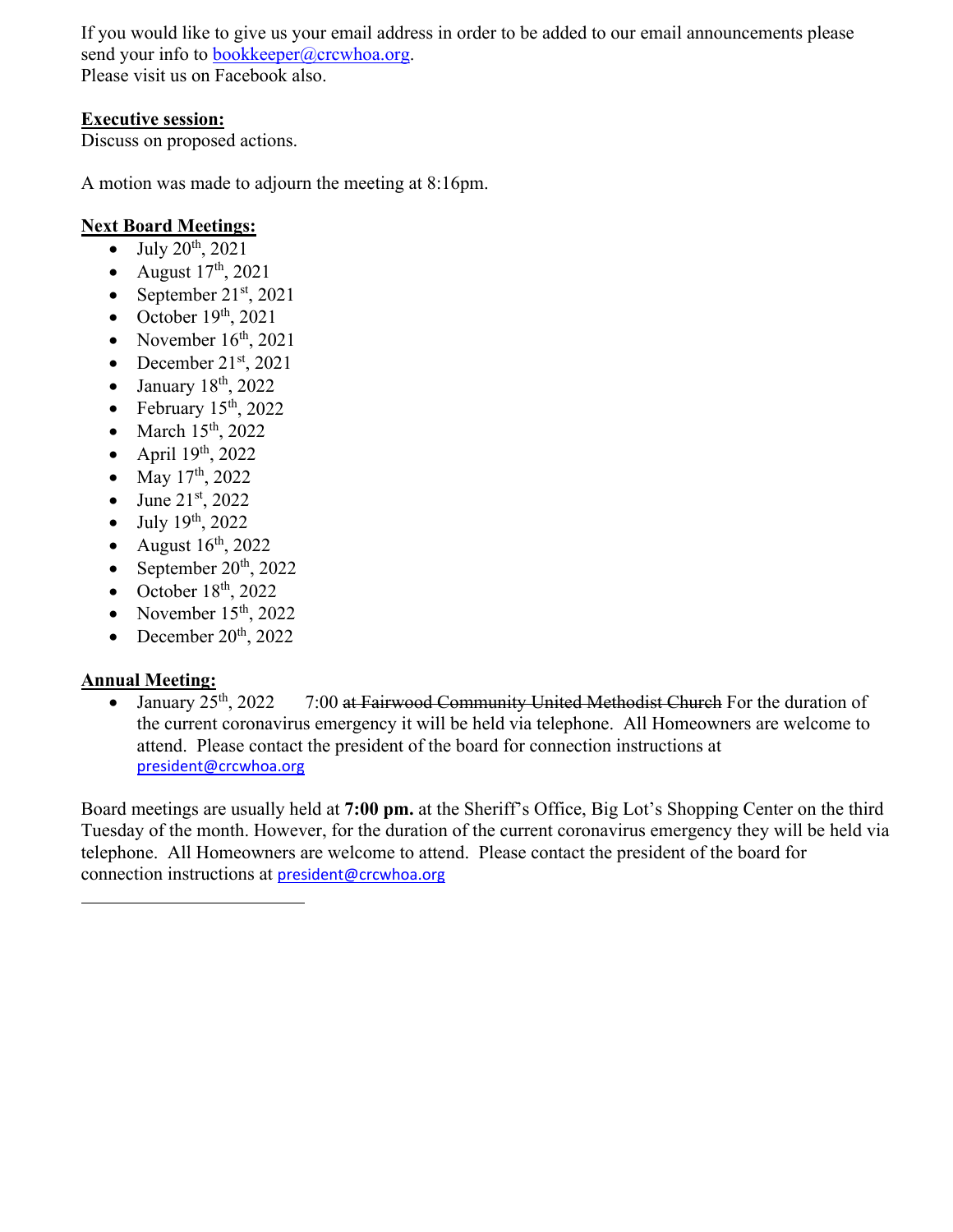# • *Homeowners Association Update*

• *June 2021*



#### **Water Safety:**

With summer temperatures ramping up, it will be tempting to jump into rivers and lakes, but these waterways pose some risks. More than 3,000 people die each year from drowning in the U.S. If you plan to be in or near water this summer, follow these recommendations:

**Know the risks** — Washington waters are often cold enough to cause muscles to not work, even on the hottest summer day. Cold water can weaken even the strongest swimmer.

**Learn to swim, including water safety and survival skills** — To enjoy the water safely, learn swim strokes, water safety, survival skills, and becoming comfortable in the water.

**Wear a lifejacket** — Always wear a U.S. Coast Guard approved lifejacket when boating, tubing, rafting, swimming or other activities in or on lakes, rivers, saltwater, or pools without a lifeguard.

**Swim where there is a lifeguard** — Swim in areas with lifeguards when possible. Wear a lifejacket while swimming in unguarded waters or until the guards start their service.

**Supervise children in or near water** — Always provide close and constant attention to children you are supervising in or near water. Always stay within touching distance of young children.

**Do not use alcohol or drugs during water activities** — Never use alcohol or other impairing drugs during water and boating activities or while supervising children around the water. Alcohol affects balance, coordination, and judgement. Exposure to sun and heat worsen these effects.

**Learn first aid and CPR** — Learn first aid and CPR. Seconds count—the more quickly lifesaving CPR is started, the better the chances of recovery. Dial 911 in an emergency.

Source: Washington State Department of Health

#### **Outdoor Fire Pits:**

With warmer weather on its way, more people will be looking to use outdoor fire pits. Before deciding to light an outdoor fire in a fire pit, follow these safety tips to reduce the chance of an unintentional fire or injury.

- Ensure the outdoor fire is not more than three feet in diameter and two feet in height.
- Keep fire pits at least 10 feet from your home, vegetation or anything that can burn.
- Portable fire pits should be set up on a non-combustible surface such as patio blocks or concrete. Do not set them up on a wood deck or ongrass.
- Keep a three‐foot child and pet safety zone around your fire pit.
- Burn only clean, dry wood.
- Have fire extinguishing equipment readily available for use. This should include a shovel and two buckets of water, or a charged garden hose or fire extinguisher with a 4‐Arating.
- Ensure the fire is continually attended by an adult until it is completely extinguished.
- Do not conduct fires on public property where fires are prohibited, such as in a park or on school grounds.